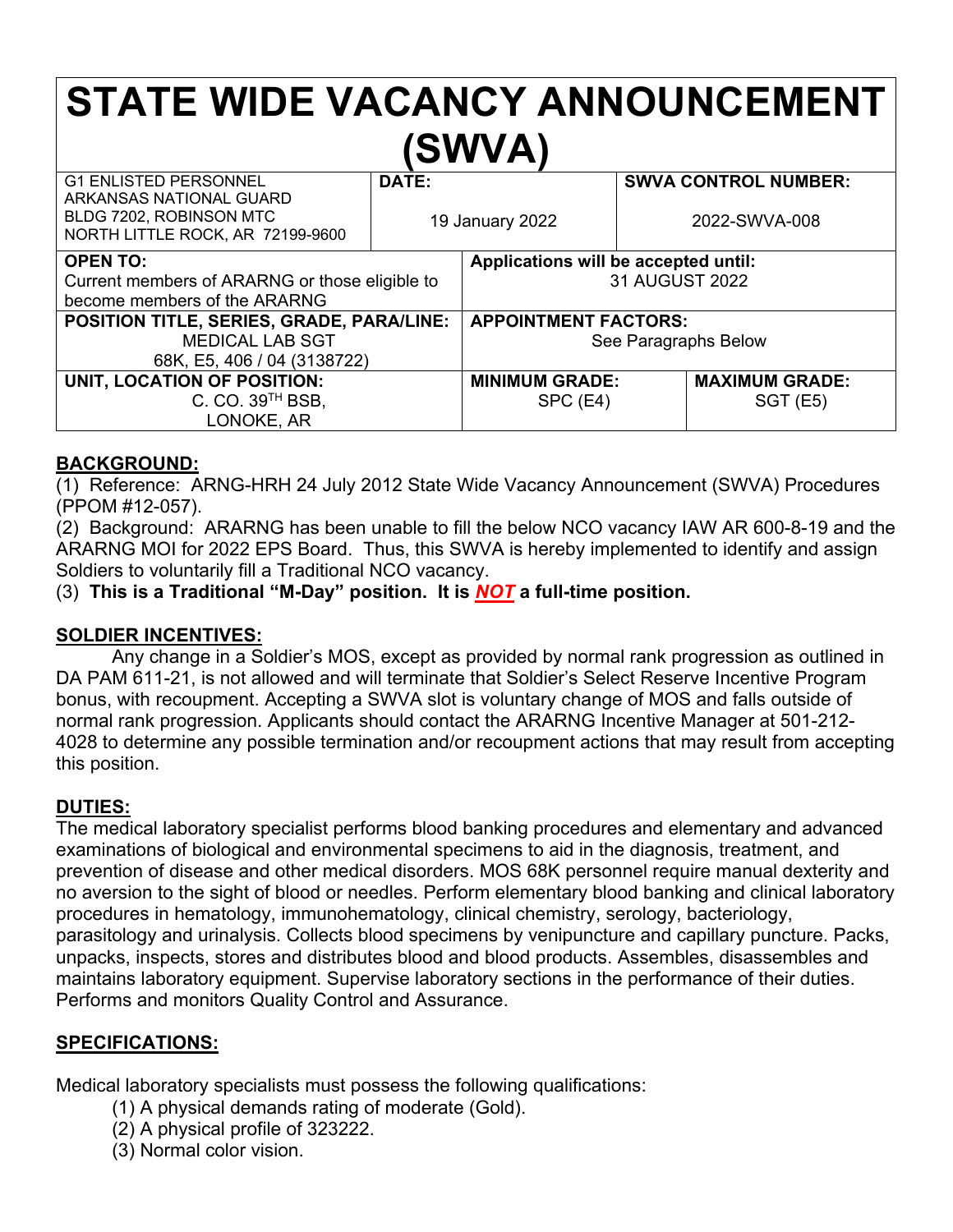(4) Per AR 600-8-19, promotion to MSG and SGM requires an interim eligibility clearance or higher.

(5) Must possess finger dexterity in both hands.

(6) Qualifying scores.

(a) A minimum score of 110 in aptitude area ST in Armed Services Vocational Aptitude Battery (ASVAB) tests administered prior to 2 January 2002.

(b) A minimum score of 107 in aptitude area ST on ASVAB tests administered on and after 2January 2002 and prior to 1 July 2004.

(c) A minimum score of 106 in aptitude area ST on ASVAB tests administered on and after 1July 2004.

(d) A minimum OPAT score of Standing Long Jump (LJ) – 0120 cm, Seated Power Throw (PT)–0350 cm, Strength Deadlift (SD) – 0120 lbs., and Interval Aerobic Run (IR) – 0036 shuttles in Physical Demand Category in "Moderate" (Gold).

(7) Must have a minimum of 1 year of chemistry, high school or college credit, 1 year algebra, high school or college credit, and one year of biology, high school or college credit with a "C" grade or numerical grade of 75% or higher in all three subjects. Official high school or college transcripts are required.

(8) No history of a felony conviction.

(9) No history of conviction of crimes involving:

(a)An out of hospital patient or a patient or resident of a medical care facility.

(b)Financial exploitation of a person entrusted to a care of the applicant.

(c)Any weapons/ammunition/explosives/arson charges.

(d)Any drug activity involving illegal possession, buying, selling or distribution (dealing) of controlled substances or synthetics.

(e)Violence against persons, animals or property.

(f)Sexual misconduct.

(10) No record of conviction by special or general courts-martial or civilian courts of offenses listed in AR 27-10 (Military Justice), chapter 24 or otherwise required to register as a sexual offender under AR 27-10, chapter 24.

(11)Formal training Completion of MOSC 68K1O courses for skill level1 conducted under the auspices of the Army Medical Department Center and School is mandatory; or meet the ACASP criteria per paragraph 9-b(5) of this pamphlet and in paragraphs (b)(10)(a) for a Medical Laboratory Specialist (MOSC 68K1O); or (b)(10)(a) for Biological Science Research (MOSC 68K1OP9/68K2OP9) as outlined below.

(a)Medical Laboratory Specialist (MOSC 68K1O): Have graduated from a Medical Laboratory Technician training program of at least 50 weeks in length and accredited by the Committee of Allied Health Education and Accreditation (CAHEA). (See note below). Documentation must include a copy of the school diploma certificate, with original date not more than three years prior to enlistment.

1.Certification within 36 months of enlistment as a Medical Laboratory Technician (MLT)by the Board of Registry of the American Society of Clinical Pathologists, MLT (ASCP); or, Board of the American Medical Technologist, (AMT); or certification as a Clinical Laboratory Technician (CLT) by the National Certification Agency (NCA). Documentation must include a copy of the appropriate certificate, with original date not more than three 3 years prior to enlistment.

2. Proficiency training must be performed under the supervision of a clinical laboratory officer (AOC 71E), laboratory sciences officer (AOC 67B), pathologist (AOC 61U), or an NCO qualified in MOS 68K at initial duty assignment.

(b)Biological Science Research (MOS 68K10P9 or 68K2OP9): Have a Bachelors of Science Degree with specialization in Biology, Chemistry, Toxicology, Physiology, Organic Chemistry, Physics, Microbiology, Zoology, Parasitology, Pharmacology, Biochemistry, or other related physical science, or medical allied science.